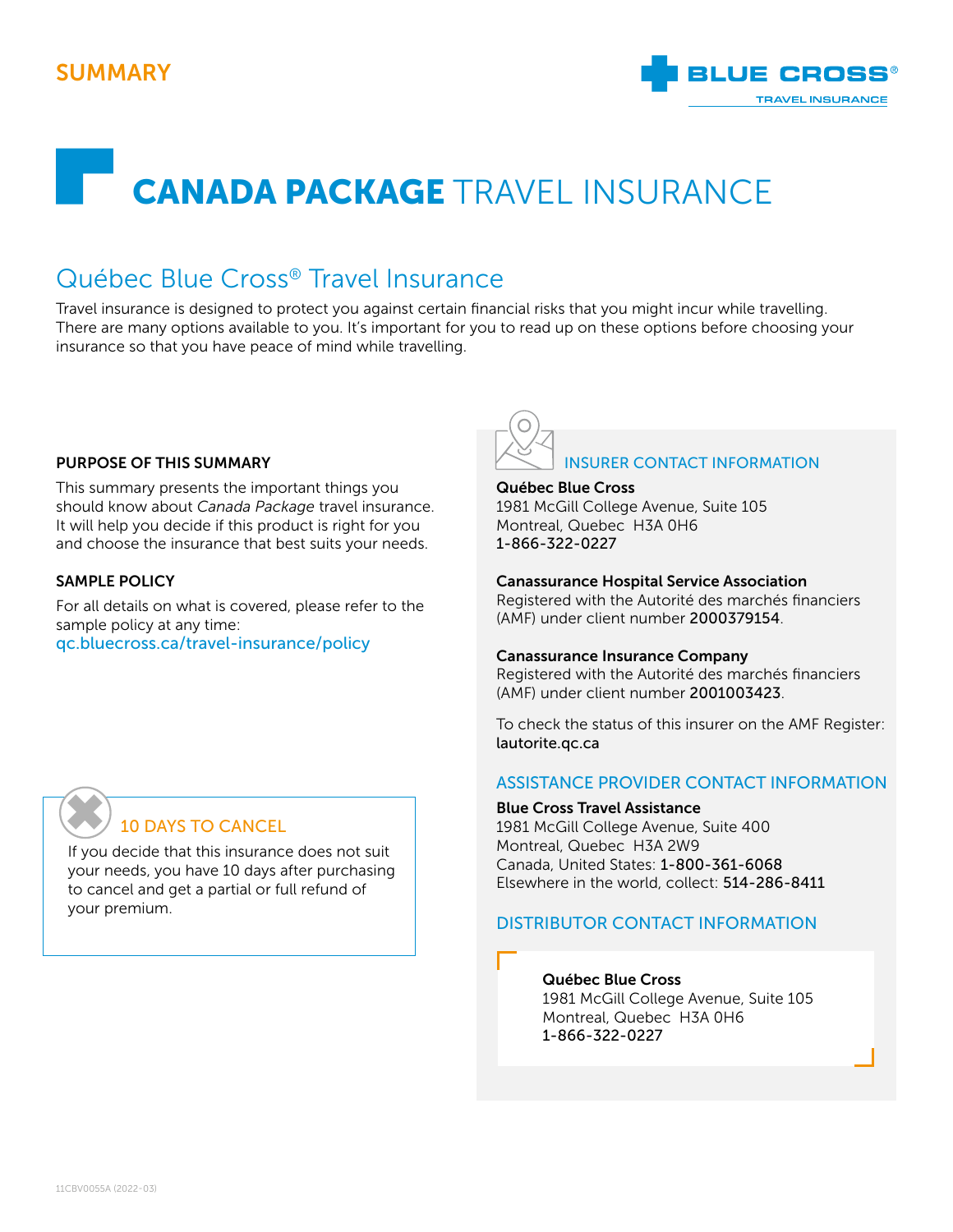### WHAT IS CANADA PACKAGE TRAVEL INSURANCE

*Canada Package* travel insurance offers a turnkey combination of our most popular coverages. This product applies to one single trip made exclusively in Canada. If your trip is entirely or partially outside Canada, this product is not for you. Please refer to the Package Plus product.

#### Who can be insured

- Canadian residents covered by a public health insurance plan for the entire duration of the trip
- Anyone 31 days old or older

#### Solutions tailored to your needs

Do you need medical insurance that covers you in the event of an illness or accident?

Do you need trip cancellation or interruption coverage because you incurred non-refundable travel expenses before leaving?

There are two options available to you, and it is important that you fully understand the advantages of each one.

|                                   | <b>OPTION 1</b><br><b>Without Trip Cancellation</b><br>or Interruption | <b>OPTION 2</b><br>All-inclusive |
|-----------------------------------|------------------------------------------------------------------------|----------------------------------|
| <b>Emergency Medical Care</b>     |                                                                        |                                  |
| Trip Cancellation or Interruption |                                                                        |                                  |
| Accidental Death or Dismemberment |                                                                        |                                  |
| Baggage                           |                                                                        |                                  |

#### Beginning and end of coverage

| Coverage                                                                       | <b>Beginning of coverage</b>                                                                                                                                                                                                                                                                              | <b>End of coverage</b>                                                                                                                                                    |
|--------------------------------------------------------------------------------|-----------------------------------------------------------------------------------------------------------------------------------------------------------------------------------------------------------------------------------------------------------------------------------------------------------|---------------------------------------------------------------------------------------------------------------------------------------------------------------------------|
| <b>Emergency Medical Care</b><br>Accidental Death and Dismemberment<br>Baggage | On the last of the following dates:<br>• Effective date of contract.<br>or<br>• Departure date of the trip.                                                                                                                                                                                               | On the first of the following dates:<br>• Contract expiry date, or<br>• Return date of the trip, whether<br>the return is planned or premature,<br>except for Trip Break. |
| Trip Cancellation or Interruption                                              | On the last of the following dates:<br>• Purchase date of contract, or<br>• Date of first non-refundable deposit<br>for trip or transportation ticket.<br>*If you have chosen not to insure the<br>prepayments of you travel expenses,<br>the coverage takes effect on the<br>departure date of the trip. | On the first of the following dates:<br>• Contract expiry date, or<br>• Return date of the trip, whether<br>the return is planned or premature,<br>except for Trip Break. |



The insurance must cover the entire duration of the trip, including the date of departure and the date of return. If the trip needs to be extended, you must contact your distributor before leaving or before the last day of coverage, at the latest.

Leaving Canada during the coverage period renders the coverage invalid in its entirety.



- Make sure that you and everyone you wish to insure meet all the eligibility criteria for the insurance. For further information, please refer to the policy, page 3.
- Do not hesitate to contact your distributor if you have any questions or doubts.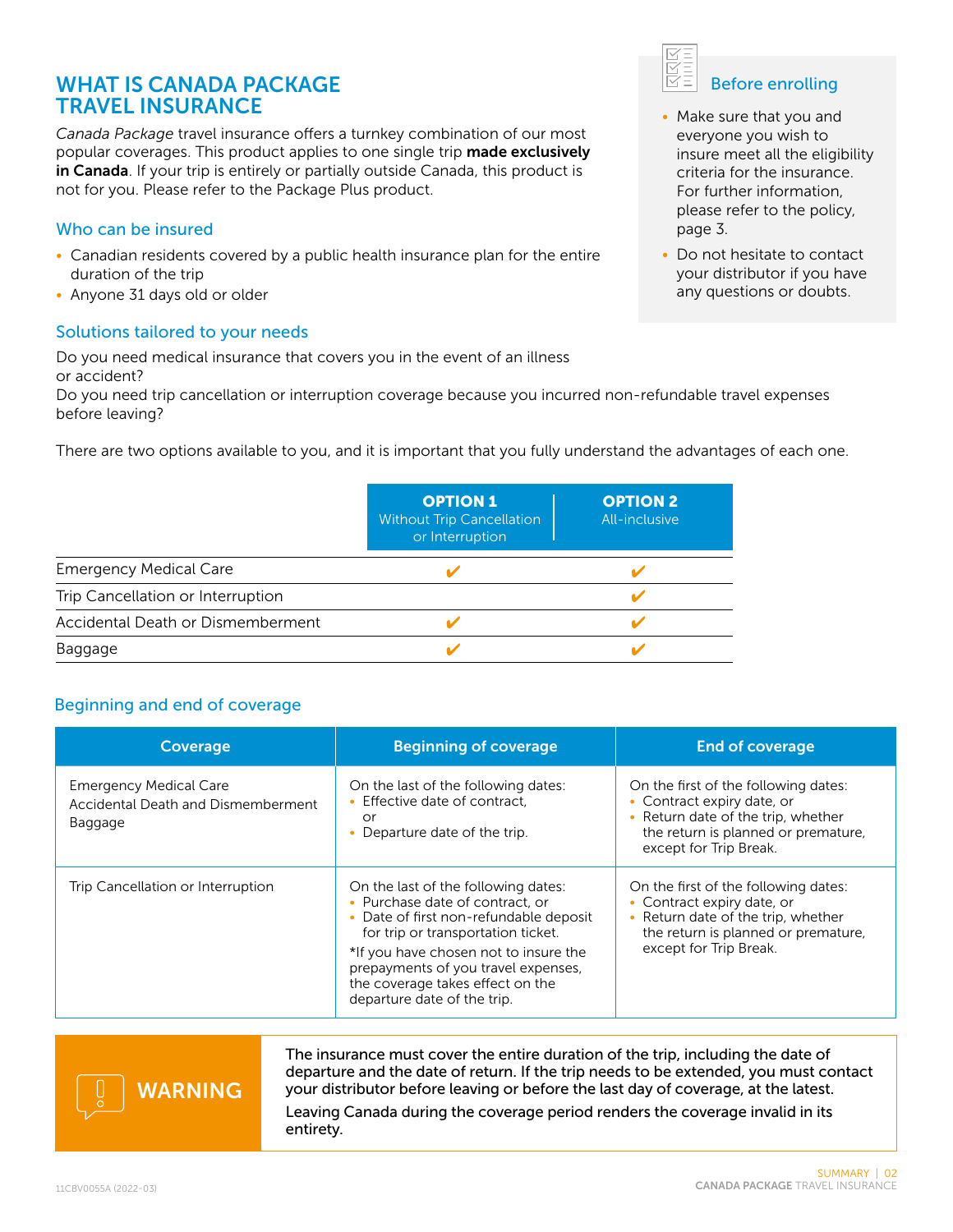## **COVERAGES**

#### Valid while travelling in Canada exclusively

| Coverage                                                                                                                                                                                                       | <b>Description</b>                                                                                                                                                                                         | <b>Maximum Amount</b>                                                      |
|----------------------------------------------------------------------------------------------------------------------------------------------------------------------------------------------------------------|------------------------------------------------------------------------------------------------------------------------------------------------------------------------------------------------------------|----------------------------------------------------------------------------|
| <b>Emergency Medical Care in Canada</b><br>> Hospitalization, medical and<br>paramedical expenses<br>> Transportation and repatriation<br>expenses<br>> Subsistence allowance<br>> Medical follow-up in Canada | Reimburses expenses incurred<br>following an emergency resulting from<br>an accident or illness while travelling<br>in Canada                                                                              | \$5,000,000                                                                |
| <b>Trip Cancellation or Interruption</b>                                                                                                                                                                       | Reimburses non-refundable travel<br>expenses paid in advance when you<br>or your travelling companion need<br>to cancel, change or interrupt your<br>trip due to certain serious and<br>unexpected events. | Before the trip: customized to your<br>needs<br>During the trip: unlimited |
| <b>Accidental Death and</b><br><b>Dismemberment</b>                                                                                                                                                            | Covers you in case of death or loss<br>of use of one or more limbs resulting<br>from an accident sustained during<br>the trip.                                                                             | \$300,000, depending on age<br>and circumstances                           |
| <b>Baggage</b>                                                                                                                                                                                                 | Covers you for delayed, lost, stolen or<br>damaged baggage during your trip.                                                                                                                               | \$1,500                                                                    |

#### There are maximum amounts based on the type of expenses incurred. For example, for the subsistence allowance under the Emergency Medical Care coverage, we will reimburse \$300 per day, up to a maximum of \$3,000.

For further information, please refer to the policy:

|                                                        | pages 9-14 | Accidental Death or Dismemberment  pages 25-26 |             |
|--------------------------------------------------------|------------|------------------------------------------------|-------------|
| Trip Cancellation or Interruption  pages 18-21 Baggage |            |                                                | pages 28-29 |

#### Trip Break

 $\stackrel{\circ}{\text{m}}$ 

If you purchase this product, you may come back to your province of residence and then go back to your destination without terminating your insurance contract.

For further information, please refer to the policy on page 35.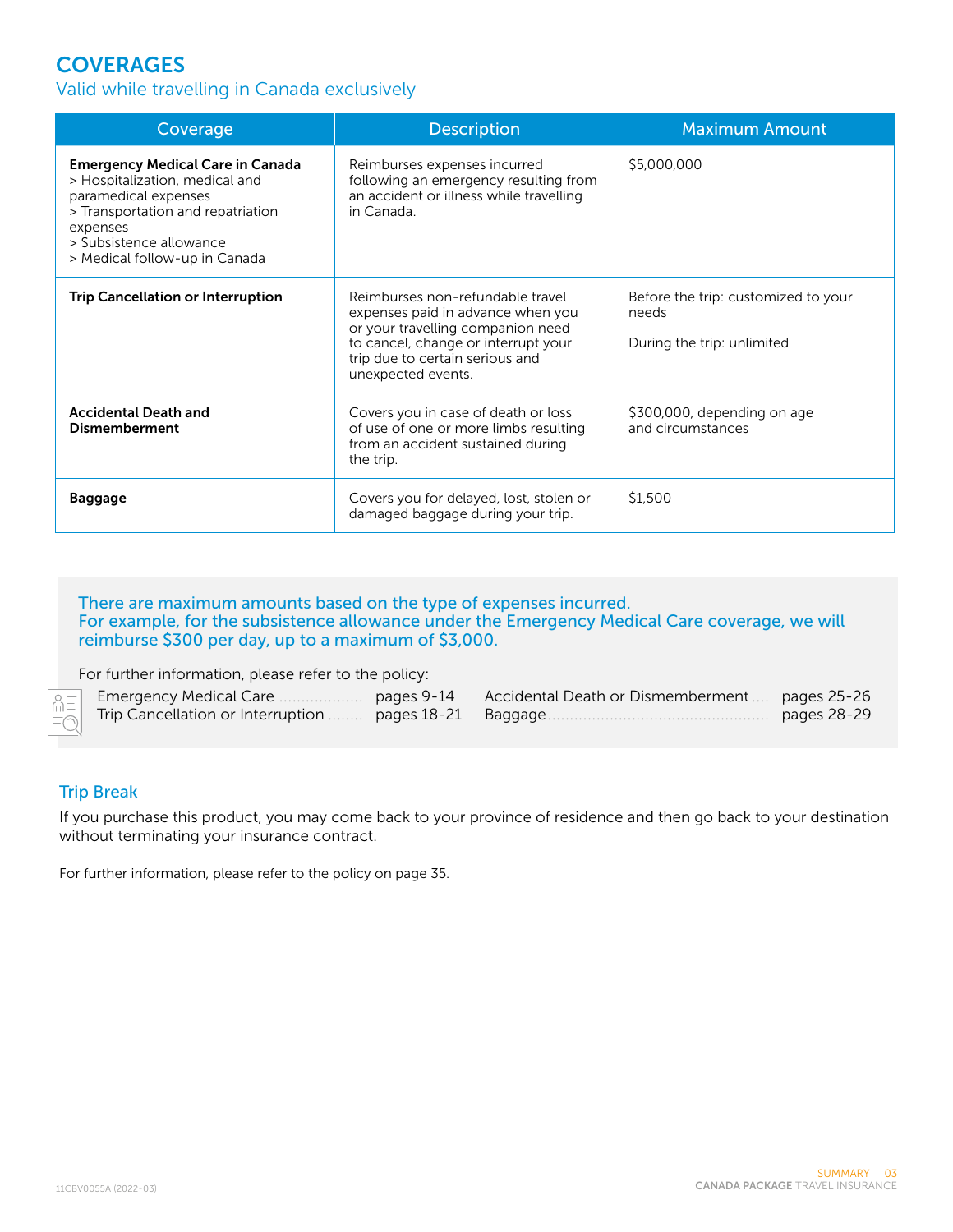## TRAVEL ASSISTANCE



#### BLUE CROSS TRAVEL ASSISTANCE 24/7 assistance, worldwide

#### Medical assistance

- Recommendation of a medical facility that dispenses the best care for your condition
- Follow-up of medical file by our health professionals
- Repatriation planning

#### General assistance

- Communication with the embassy and/or your financial institution in the event of loss or theft of documents
- Interpretation services to be able to communicate with the resource persons on site

#### IMPORTANT

When there is an incident, you must contact Blue Cross Travel Assistance otherwise benefits may be refused.

This way, Blue Cross Travel Assistance will be able to:

- Direct you to an appropriate medical facility
- Confirm your coverage
- Coordinate the payment, whenever possible
- Send you the forms to be completed

# WARNING

#### Exclusions

All coverages come with exclusions and limits. It is important to know what they are before purchasing the insurance.

#### Pre-existing medical conditions

Exclusions for pre-existing medical conditions apply based on:

- Your age
- The duration of your trip
- The coverages included in your contract
- The answers to the health declaration, if applicable

Please refer to the policy for further information:

 $\begin{bmatrix} 0 \\ 1 \end{bmatrix}$  $=$  $\in$  Emergency Medical Care ........................... pages 15-16 Trip Cancellation or Interruption ................. page 23

#### Other exclusions

The policy also includes other exclusions specific to each benefit. Below are a few examples, but please refer to your own insurance policy for a complete list of applicable exclusions.

• Pregnancy, delivery or complications during the 9 weeks preceding or following the expected date of delivery

• Participation in certain sports or activities

- Abuse of prescription drugs or alcohol, or use of drugs
- Criminal act
- Act of war and civil unrest

• Suicide and self-inflicted injury

Before leaving, check your insurance policy for the complete list of exclusions.

| $\overline{\phantom{a}}$ |                                             |         |
|--------------------------|---------------------------------------------|---------|
|                          |                                             |         |
|                          | Accidental Death and Dismemberment  page 27 |         |
|                          |                                             | page 31 |